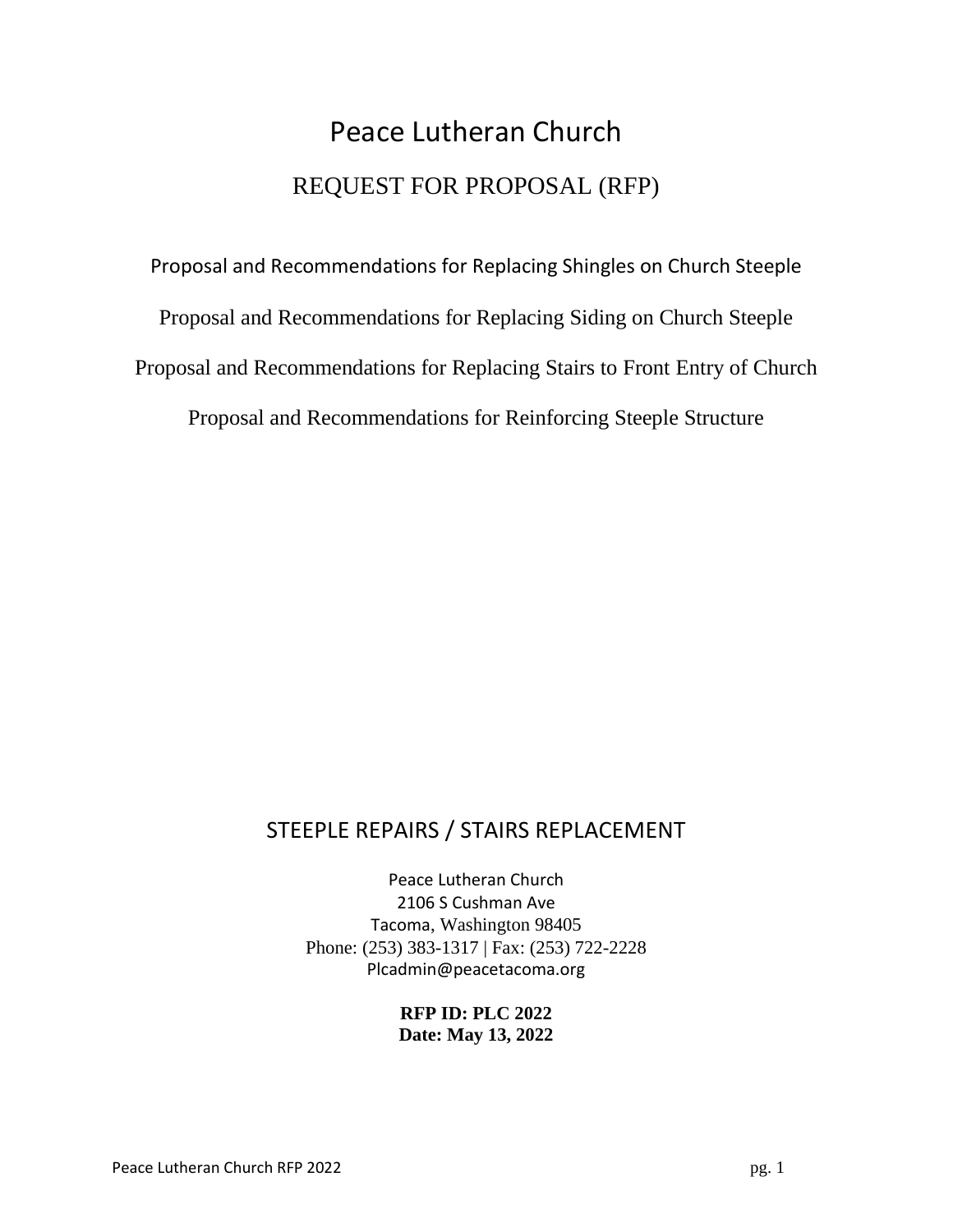# REQUEST FOR PROPOSAL STEEPLE REPAIRS / STAIRS REPLACEMENT Tacoma - Washington

# **RFP ID:** PLC 2022 **PROPOSAL SUBMISSION DEADLINE:** July 13, 2022, 5:00 PM **QUESTION SUBMISSION DEADLINE:** June 29, 2022

Questions regarding project scope or clarification may be submitted in email form to:

| <b>Contact Name:</b>     | Alan Kies            |
|--------------------------|----------------------|
| <b>Telephone Number:</b> | $(253) - 606 - 7513$ |
| <b>Email Address:</b>    | akies@netzero.net    |

### **INTRODUCTION**

Peace Lutheran Church invites and welcomes proposals for their Steeple Repairs / Stairs Replacement project. Please take the time to carefully read and become familiar with the proposal requirements. All proposals submitted for consideration must be received by the time specified above under the "PROPOSAL SUBMISSION DEADLINE."

*BIDDERS SHOULD NOTE THAT ANY AND ALL WORK INTENDED TO BE SUBCONTRACTED AS*  PART OF THE BID SUBMITTAL MUST BE ACCOMPANIED BY BACKGROUND MATERIALS AND *REFERENCES FOR PROPOSED SUBCONTRACTOR(S) "NO EXCEPTIONS".*

### **PROJECT AND LOCATION**

The project associated with this RFP is located at 2106 S Cushman Ave, Tacoma, Washington 98405.

### **PROJECT MANAGER CONTACT INFORMATION**

The following individual(s) are the assigned contacts for the following:

For questions regarding access to building for inspection or (contract administration), contact:

| <b>Contact Name:</b>  | Jeanie Correa                                                                   |
|-----------------------|---------------------------------------------------------------------------------|
| <b>Title:</b>         | Inreach/Maintenance, Peace Church Council                                       |
| <b>Telephone:</b>     | Leave message for Jeanie to call back at church general number $(253)$ 383-1317 |
| <b>Email Address:</b> | peaceinreachtacoma@gmail.com                                                    |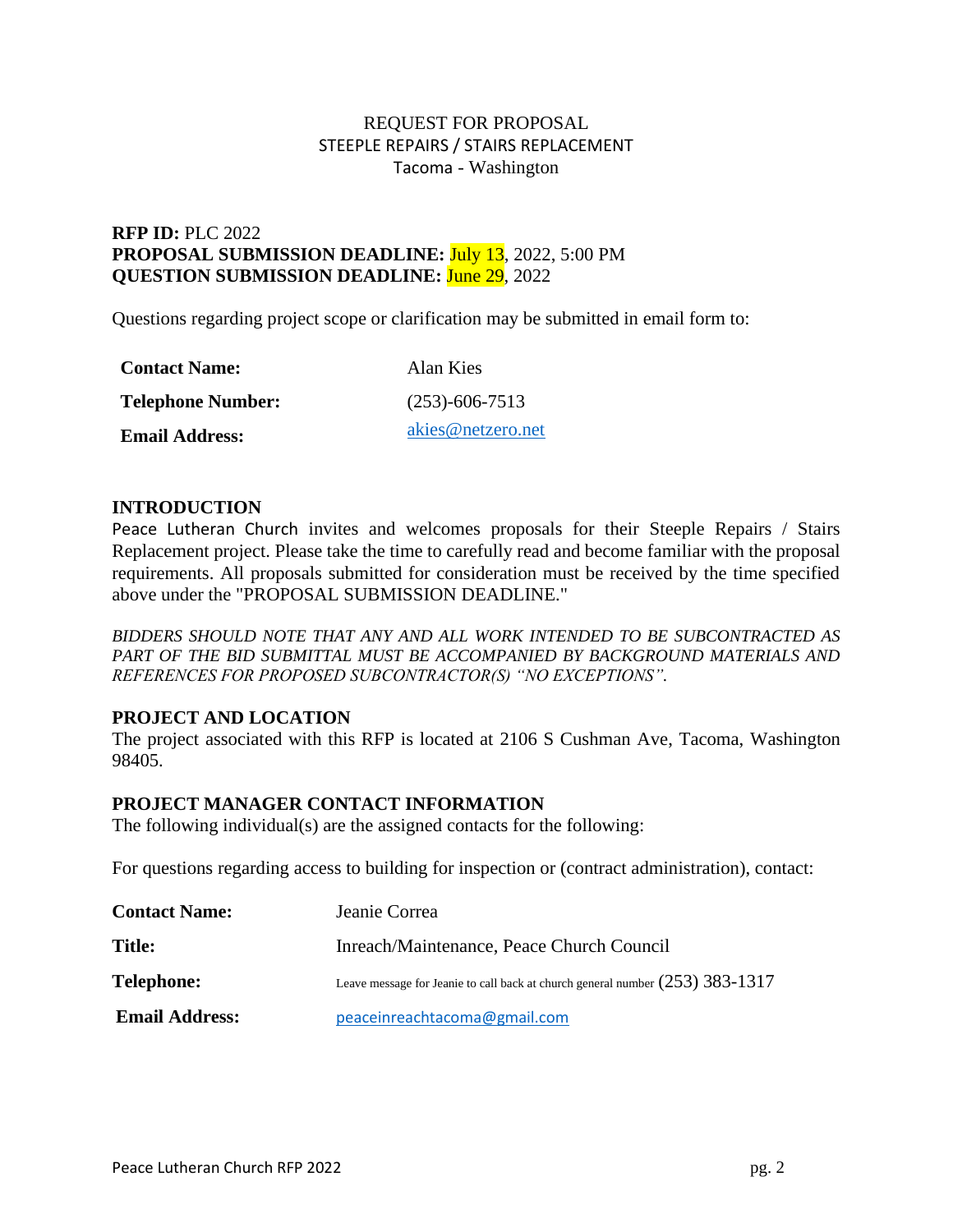# **PROJECT OBJECTIVE**

The objective and goal for this project is:

**(item #1)** replace shingles on church steeple roof.

**(item #2)** replace siding on church steeple.

**(Item #3)** replace stairs to front church entry.

**(item #4)** (optional) reinforce structure of steeple for operation of original church bell.

# **PROJECT SCOPE AND SPECIFICATIONS**

The Project Scope and Specification are:

All work performed on this project is to use current best practices for the construction industry. All work shall be properly permitted, professionally performed, and successfully pass inspection by the local jurisdiction. Work may be inspected by the owner during construction.

### **(item#1)**

Replace shingles on roof of the steeple with shingles that are similar in composition to the attached Peace Community Center building with color (TBD) either to match the church or the Community Center. There is evidence of water damage at the overhang of the steeple so consideration should be given to replacing sections of overhang as needed. Replaced sections of overhang are to be primed and painted with entire overhang to be painted to match. Gutters and downspouts on the steeple are of unknown condition and should be included for replacement as part of the roof repairs. The cross at the top of the steeple needs to be removed, repainted, and reinstalled with the new roof. Attachment of cross to steeple shall use appropriate long-lasting weather-resistant materials i.e., stainless steel or galvanized fasteners.

## **(item#2)**

Recent wind events have damaged the vinyl siding on the church steeple, and this has been a recurring issue. The vinyl siding is to be removed and replaced with siding of similar style, and composition, as the attached Peace Community Center building. New siding shall be painted white. (Please note that vinyl siding around double-door entrance to church shall also be replaced to match new siding on the steeple).

### **(item#3)**

The front entry stairs to the church have come to the end of their useful life. Since these stairs are exposed to weather elements, we would like to see options for stairs that incorporate long lasting materials in their construction. At minimum pressure treated lumber or composite materials are required. Fabricated stairs using aluminum or similar structure would also be considered. Please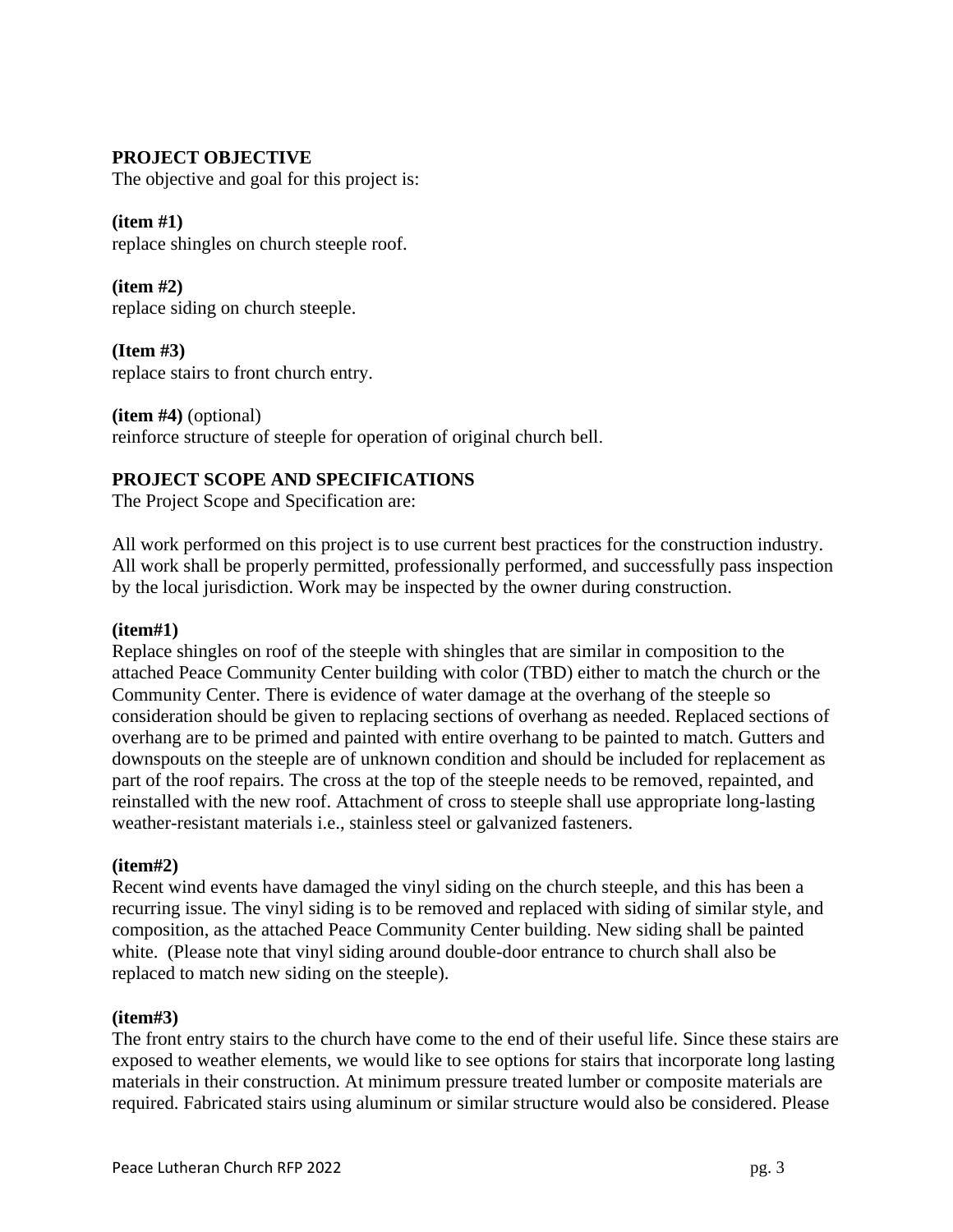suggest options that would be appropriate and cost/benefits of each.

### **(item#4)** (optional)

Currently the original church bell hangs in the bell tower but is not being used since we were informed that the structure wasn't reinforced adequately for bell operation. We would be interested in receiving proposal for the work that would need to be done to make the bell viable. We believe that one of the windows in the bell tower was boarded up when the vinyl siding was installed, therefore getting the bell operational may require coordination with the siding installer to expose the bell window, if it exists.

### **SCHEDULED TIMELINE**

The following timeline has been established to ensure that our project objective is achieved; however, the following project timeline shall be subject to change when deemed necessary by management.

### **MILESTONE DATE**

Start of project: July 27, 2022

# **PROPOSAL BIDDING REQUIREMENTS**

### **PROJECT PROPOSAL EXPECTATIONS**

Peace Lutheran Church shall award the contract to the proposal that best accommodates the various project requirements. Peace Lutheran Church realizes that potential vendors may find some of this work to be outside of their area of expertise, if this applies to you or your company, please provide information on the section/sections that fall within your expertise. Each section shall be proposed as a stand-alone section with any discounts, if available, offered by combining various sections. Peace Lutheran Church reserves the right to: (i) award any contract prior to the proposal deadline or prior to the receipt of all proposals, (ii) award the contract to more than one Bidder, and (iii) refuse any proposal or contract.

### **DEADLINE TO SUBMIT PROPOSAL**

All proposals must be received by Peace Lutheran Church no later than 5:00 PM on July 13, 2022 for consideration in the project proposal selection process.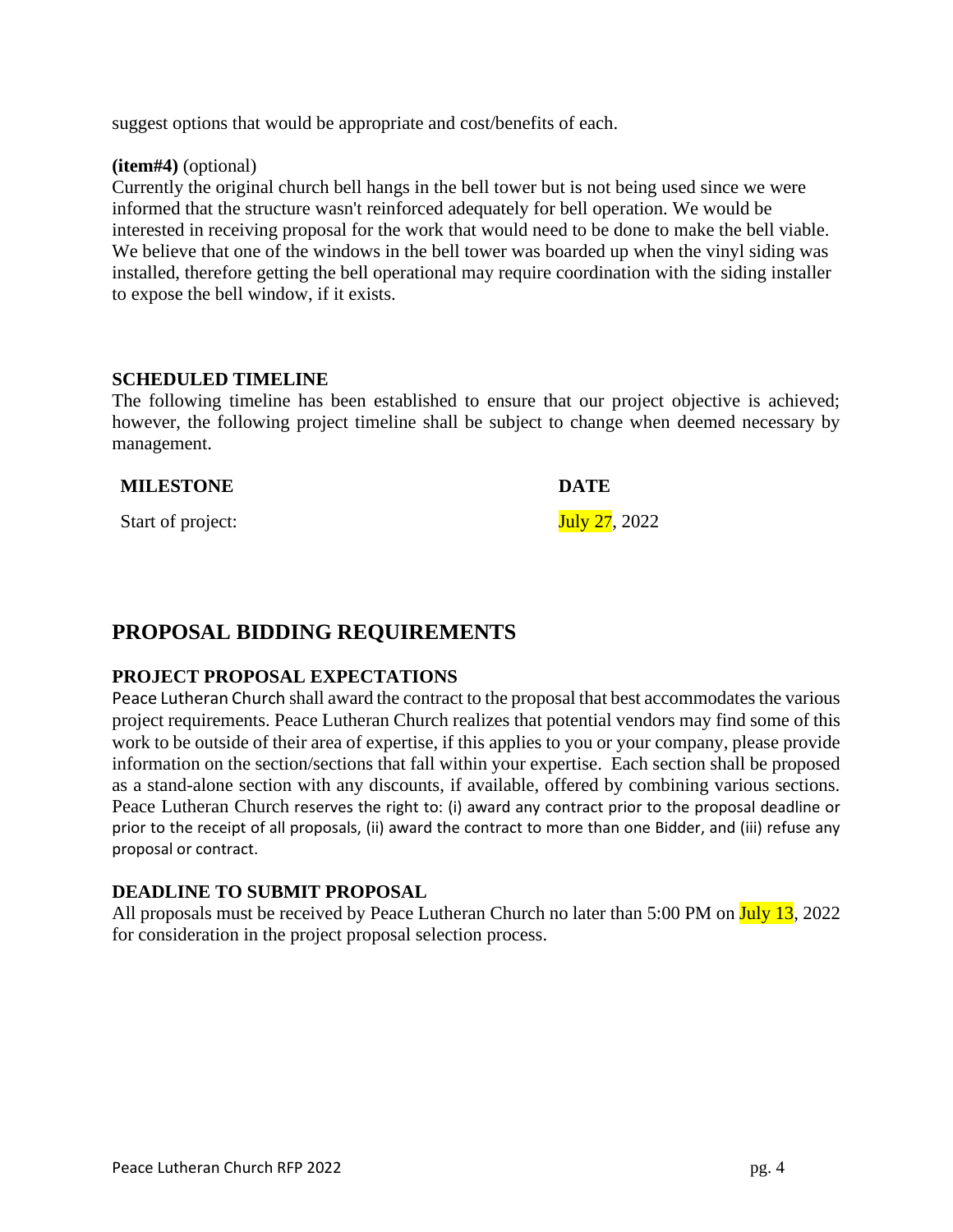# **PROPOSAL SELECTION CRITERIA**

Only those proposals received by the stated deadline will be considered. All proposals, submitted by the deadline, will be reviewed and evaluated based upon information provided in the submitted proposal. In addition, consideration will be given to cost and performance projections. Furthermore, the following criteria will be given considerable weight in the proposal selection process:

- 1. Proposals received by the stipulated deadline must be in the correct format.
- 2. Bidder's alleged performance effectiveness of their proposal's solution.
- 3. Bidder's performance history and alleged ability to timely deliver proposed services.
- 4. Bidder's ability to supply and deliver qualified personnel having the knowledge and skills required to effectively and efficiently execute proposed services.
- 5. Overall cost effectiveness of the proposal.

Peace Lutheran Church reserves the right to cancel, suspend, and/or discontinue any proposal at any time, without obligation or notice to the proposing bidder.

# **PROPOSAL SUBMISSION FORMAT**

The following is a list of information that the Bidder should include in their proposal submission:

# **Summary of Bidder Background**

- 1. Bidder's Name(s)
- 2. Bidder's Address
- 3. Bidder's Contact Information (and preferred method of communication)
- 4. Legal Formation of Bidder (e.g., sole proprietor, partnership, corporation)
- 5. Date Bidder's Company was Formed
- 6. Description of Bidder's company in terms of size, range and types of services offered and clientele.
- 7. Bidder's principal officers (e.g., President, Chairman, Vice President(s), Secretary, Chief Operating Officer, Chief Financial Officer, General Managers) and length of time each officer has performed in his/her field of expertise.
- 8. Bidder's Federal Employee Identification Number (FEIN)
- 9. Evidence of legal authority to conduct business in Washington (e.g., business license number).
- 10. Evidence of established track record for providing services and/or deliverables that are the subject of this proposal.
- 11. Organization chart showing key personnel that would provide services to Peace Lutheran Church

## **Financial Information**

- Provide a copy of the most recent audited financial statement, or an annual report by a certified public accountant.
- State whether the Bidder or its parent company (if any) has ever filed for bankruptcy or any form of reorganization under the bankruptcy code.
- State whether the Bidder or its parent company (if any) has ever received any sanctions or is currently under investigation by any regulatory or governmental body.